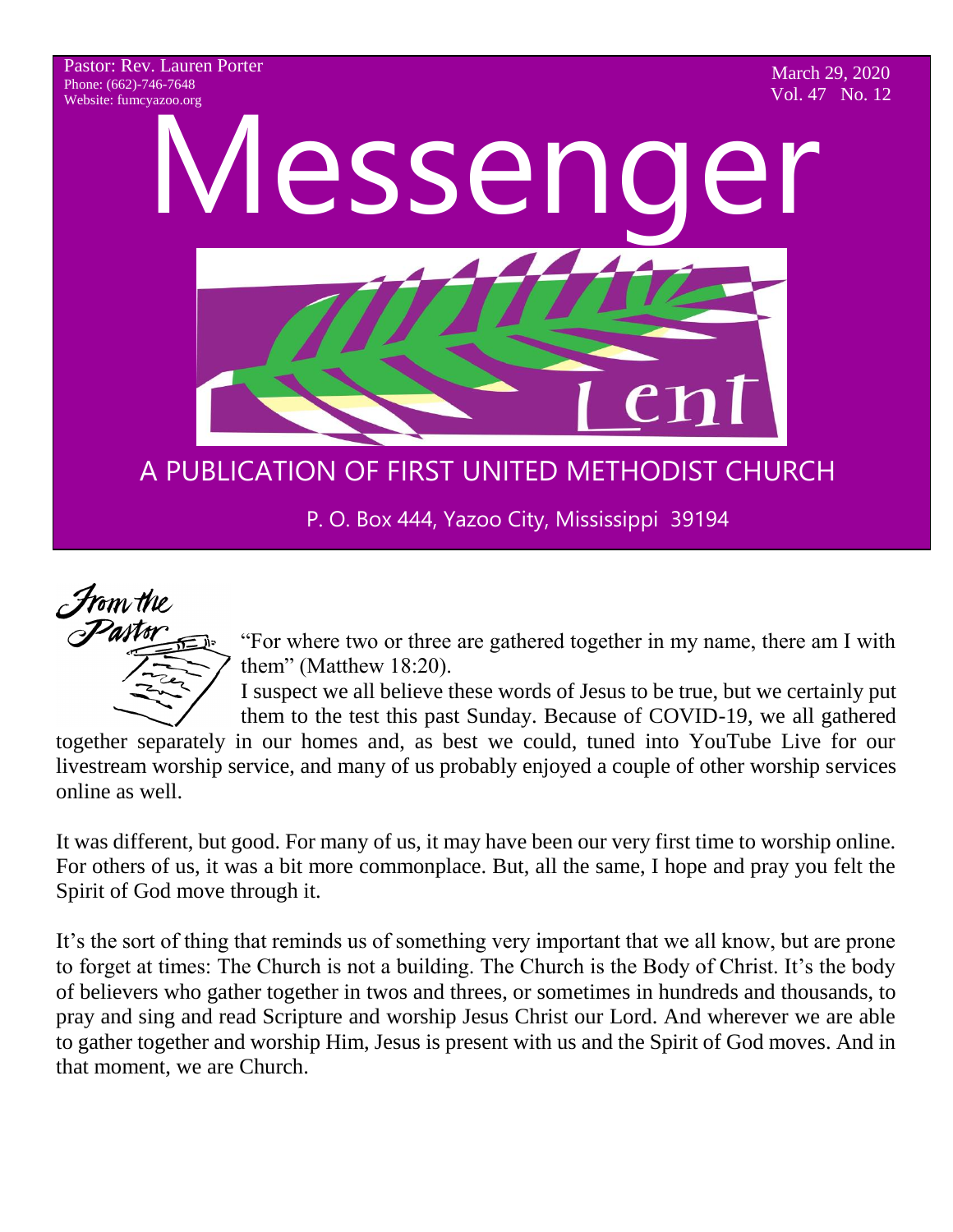This Sunday we will be worshiping online again. Just like last Sunday, we will have a livestream worship service broadcast through YouTube Live. Here's the link:<https://youtu.be/DsjB5ae5fxs> I invite you to come and worship with us.

Since we may be doing this for a few more Sundays, allow me to suggest some helpful hints I've recently picked up for getting the most out of online worship.

First, get up and get dressed for church. It may not be your "Sunday best," but it will help put you in the right frame of mind for worship.

Second, stick to your normal Sunday routine as much as possible. We are all creatures of habit. And there is something to routine that makes us feel normal. So, in a time where so much is not normal, stick to your routine.

Third, gather your family together, and worship as a family. Worship is always a communal act. So, if you have more than one in your household, gather your "two or three" and worship together as a family. It will bind your family closer together and make Sunday worship all the more meaningful.

Fourth, if you are able, project the service onto your largest TV screen. It will help you feel more like you are there in the sanctuary.

Lastly, sing along with the hymns and songs. I know it will probably feel odd to sing alone in your living room, but there is something about singing that really does lift and move the spirit. God works through music and singing in powerful ways that are hard to explain. But, there is something about singing a hymn or song that changes my mood. It uplifts my spirit. It opens me up to the Spirit of God and what God is doing within me. So, I encourage you, sing along with the hymns as a means of worship. I promise, it will help.

One more thing I would ask. Please remember us as a church with your financial giving. All of you are so generous already. But, we are all creatures of habit, as I mentioned. We are used to giving our offering to the church as the offering plate goes by.

Unfortunately, online worship doesn't allow us to "pass the plate." So, it would be easy to forget. But, your church needs your gifts now as much as ever. So, I encourage you to remember us with your giving.

There are three ways you can give. First, online giving. Just visit the church website and follow the links. Second, you can mail your gifts to the church. The church mailing address is: **FUMC, P.O. Box 444, Yazoo City, MS 39194.**

Lastly, you can drop your gifts off at the church if you like. Rosemary is in the church office from 8 a.m. to 1 p.m. Monday through Friday.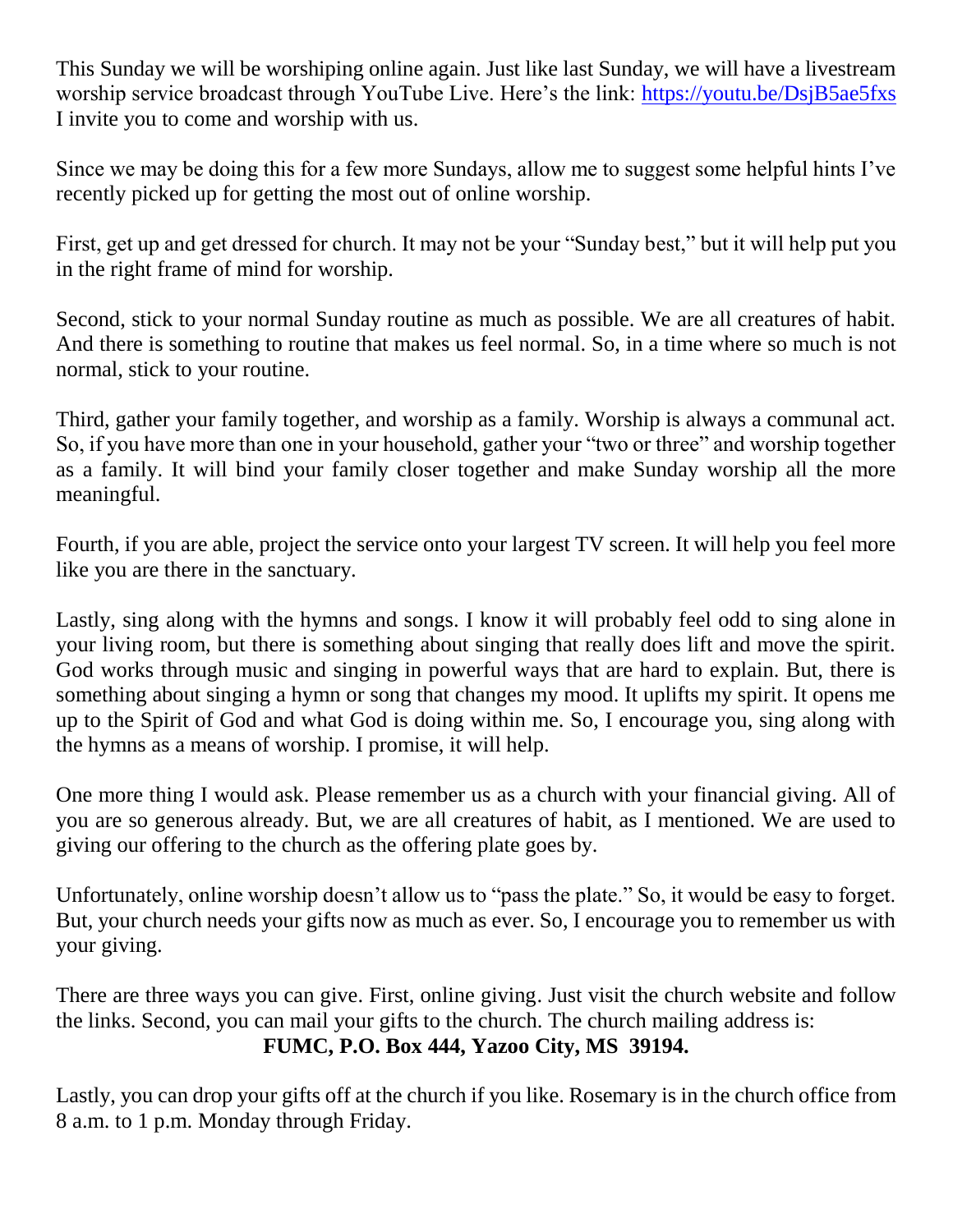Thank you again for your prayers, your support, and your service during this challenging time for us as a nation. Stay home. Stay safe. And God bless.

Brother Lauren

## THIS WEEK'S CALENDAR

**SUNDAY, MARCH 29** 11:00 a.m. Live Stream Worship

**MONDAY, MARCH 23** Closed for now

#### **SATURDAY, MARCH 28** Closed for now





*Margaret Jeanne Santmyer*  Mr. & Mrs. William Sharman Mr. & Mrs. Herbert Miller

- 31. Sammy Burnham
	- 3. Hayley Martin
	- 4. Gloria Kirk, Jase Patterson

# **ANNOUNCEMENT**

Church office hours are from 8 a.m. until 1 p.m. each day at the present time.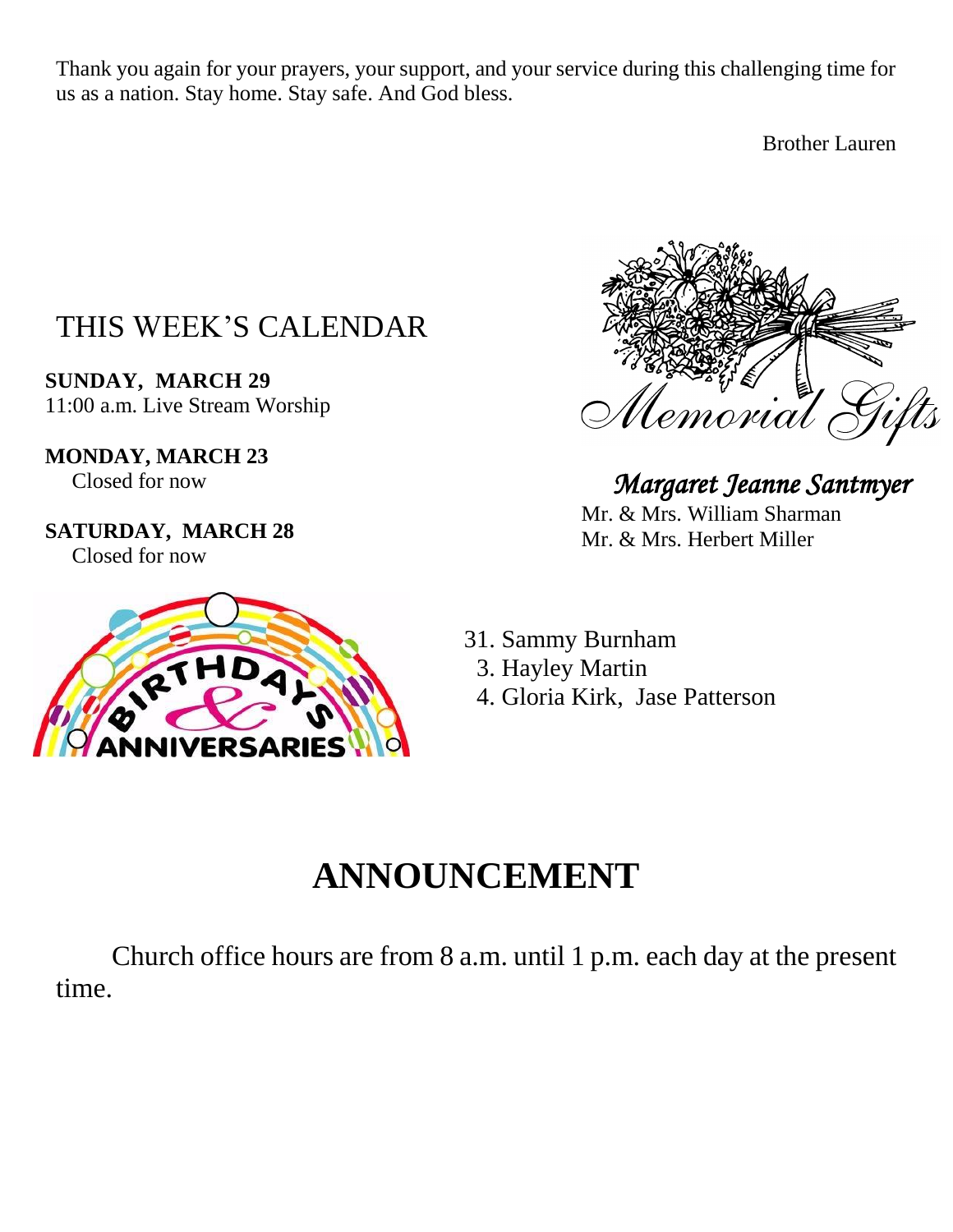& Children ound

 I hope everyone is doing ok during this time! I miss seeing all of you, and I truly hope that all of this moves along quickly so we can meet together again soon. Please do your part to flatten the curve by practicing "social distancing."

 Given these unprecedented times, I am going to try to help our groups stay in contact and meet via wifi/streaming. I will be sending out a message for the members of Planet 456 and Youth Wednesday night Small Group and Sunday night Solid Ground to connect using ZOOM. This is something new we are going to try, and hopefully this will work. Children and youth, please download the Zoom app and sign up so you can connect to our children's and youth Bible studies.

\*\*\*\*\*\*\*\*\*\*\*\*\*\*\*\*\*\*\*\*

#### **NOTE FROM ALLISON**

Dear Church Family,

What an incredible week it has been! We have experienced local disasters (the tornado), regional disasters (Katrina) and national disasters(911). But never before have we experienced a disaster that effected our entire world. Reece shared the hope with us last Sunday when he sang "He's Got the Whole World in His Hands". And right now, He is calling on us to be His hands. While many are placing their hope in a check from Washington, we - the Church- have the opportunity and privilege to show the world the One and Only Hope, Jesus Christ.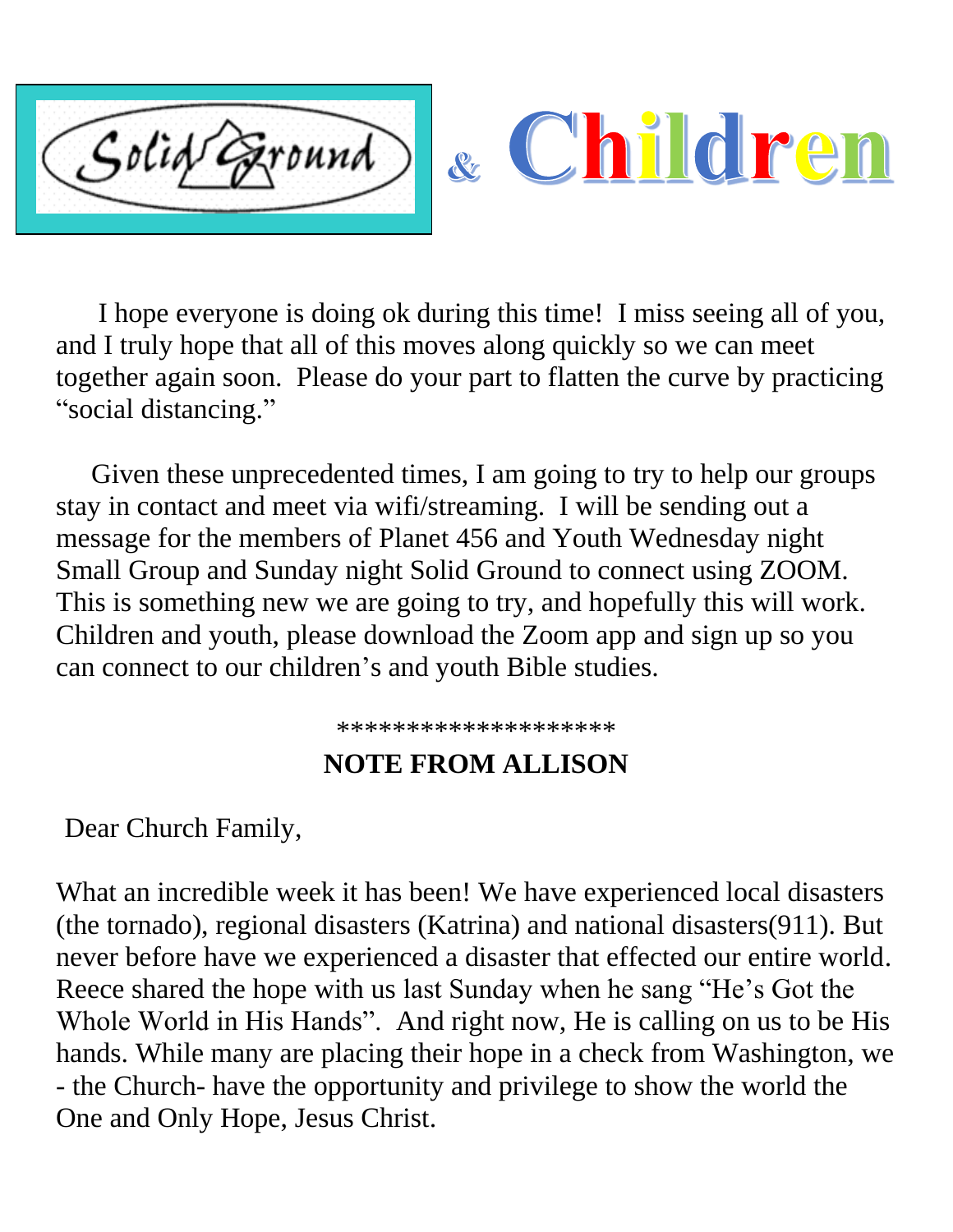The purpose of this letter is to collect two lists: A) those who need help. B) those who want to help.

If you or someone you know in our church or community is in need of help, please let me know who they are and the nature of their hardship.

If you would like to be of help, please let me know that as well. There are many needs and God needs an army and He needs leaders.

These are some things I have seen on Facebook and elsewhere: senior citizens who need groceries, child care for those who must work, financial help with utilities, rent etc

Many need prayer, a phone call, or an encouraging card in the mail.

I encourage everyone in our congregation to consider what you are able to do and to give, and maybe where you might be able to lead in some area. (Financial contributions may be made to the "Good Samaritan Fund")

The need is great but God is infinitely greater. In the midst of this tragedy, the Church of Jesus Christ has the opportunity to see the greatest harvest of our lifetime.

Call, email, or text 571-4964 if you see a need, have a need, or are willing to meet a need.

In Christ, Allison Hughes

\*A box has been placed in the hall inside the entrance to the Fellowship Hall for items that are being delivered to the church. Please place all items there in the hall to prevent foot traffic in the church.